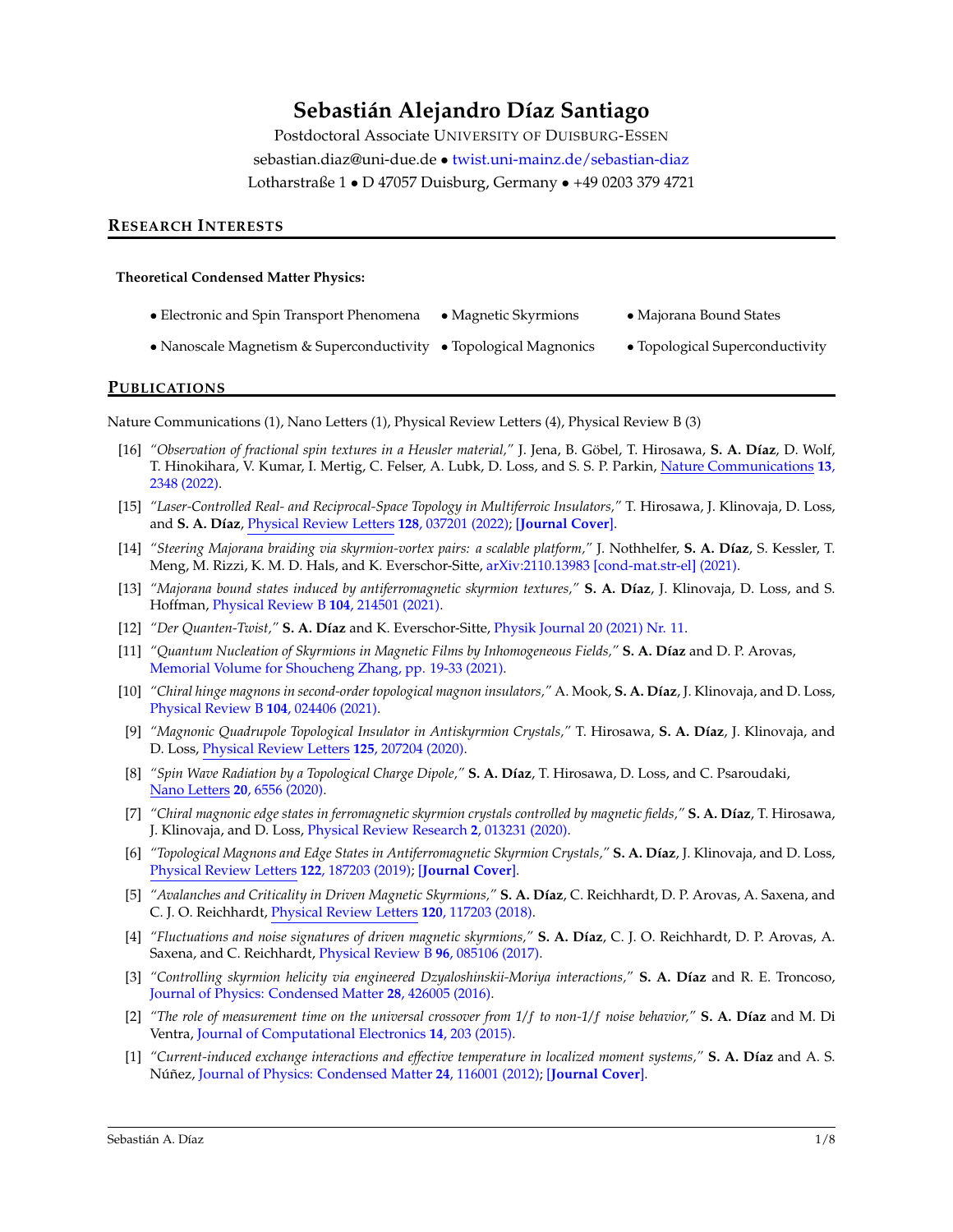| May 6<br>2022                            | "Magnetic Skyrmions Induce Topological Superconductivity"<br><b>UNIVERSITY OF DUISBURG-ESSEN</b><br>Duisburg, Germany.                                                                           |
|------------------------------------------|--------------------------------------------------------------------------------------------------------------------------------------------------------------------------------------------------|
| April 11<br>2022                         | "Correlated Dynamics of Driven Magnetic Skyrmions"<br>MAX BORN INSTITUTE FOR NONLINEAR OPTICS AND SHORT PULSE SPECTROSCOPY<br>Berlin, Germany.                                                   |
| September 28<br>2021<br>August 6<br>2021 | "Magnetic Skyrmions as Topological Multi-Media Influencers"<br>DPG Meeting "SKM 2021"<br>Virtual Conference.<br>"Skyrmiones Magnéticos" (in Spanish)                                             |
|                                          | Physics Seminar<br>FACULTAD DE CIENCIAS FÍSICAS Y MATEMÁTICAS, UNIVERSIDAD DE CHILE<br>Santiago, Chile.                                                                                          |
| July 3<br>2020                           | "Topological Magnonic Edge and Corner States in Skyrmion Crystals"<br><b>ONLINE SPINTRONICS SEMINAR SERIES</b><br>USA.                                                                           |
| June 3<br>2020                           | "Magnonic Quadrupole Topological Insulator in Antiskyrmion Crystals"<br><b>MAX PLANCK INSTITUTE OF MICROSTRUCTURE PHYSICS</b><br>Halle (Saale), Germany.                                         |
| February 17<br>2020                      | "Skyrmion Crystals as Topological Magnonics Platforms"<br>KARLSRUHE INSTITUTE OF TECHNOLOGY (KIT)<br>Karlsruhe, Germany.                                                                         |
| September 30 -<br>October 3<br>2019      | "Skyrmion Crystals as Topological Magnonic Platforms"<br>Topomagnetism is Coming, Young Research Leaders Group Workshop,<br><b>JGU HELMHOLTZ-INSTITUT</b><br>Mainz, Germany.                     |
| May 14<br>2019                           | "Topological Magnons and Edge States in Antiferromagnetic Skyrmion Crystals"<br><b>UNIVERSITY OF BASEL</b><br>Basel, Switzerland.                                                                |
| April 3<br>2019                          | "Magnon Transport and Magnonic Topological Insulators"<br>DPG Spring Meeting<br>Regensburg, Germany.                                                                                             |
| February 6 - 8<br>2019                   | "Topological Magnons and Edge States in Antiferromagnetic Skyrmion Crystals"<br><b>QSIT</b> General Meeting<br>Arosa, Switzerland.                                                               |
| October 9<br>2018                        | "Skyrmion Crystals as Topological Magnonics Platforms"<br>CENTER FOR QUANTUM SPINTRONICS (QUSPIN), NTNU<br>Trondheim, Norway.                                                                    |
| October 30<br>2017                       | "Magnetic Skyrmions: Quantum Nucleation and Current-Driven Dynamics"<br>Condensed Matter Physics Seminar<br>FACULTAD DE CIENCIAS FÍSICAS Y MATEMÁTICAS, UNIVERSIDAD DE CHILE<br>Santiago, Chile. |
| September 8<br>2016                      | "Searching for novel noise signatures in transport measurements of magnetic skyrmions"<br><b>CNLS Student Seminar</b><br>LOS ALAMOS NATIONAL LABORATORY<br>Los Alamos, NM, USA.                  |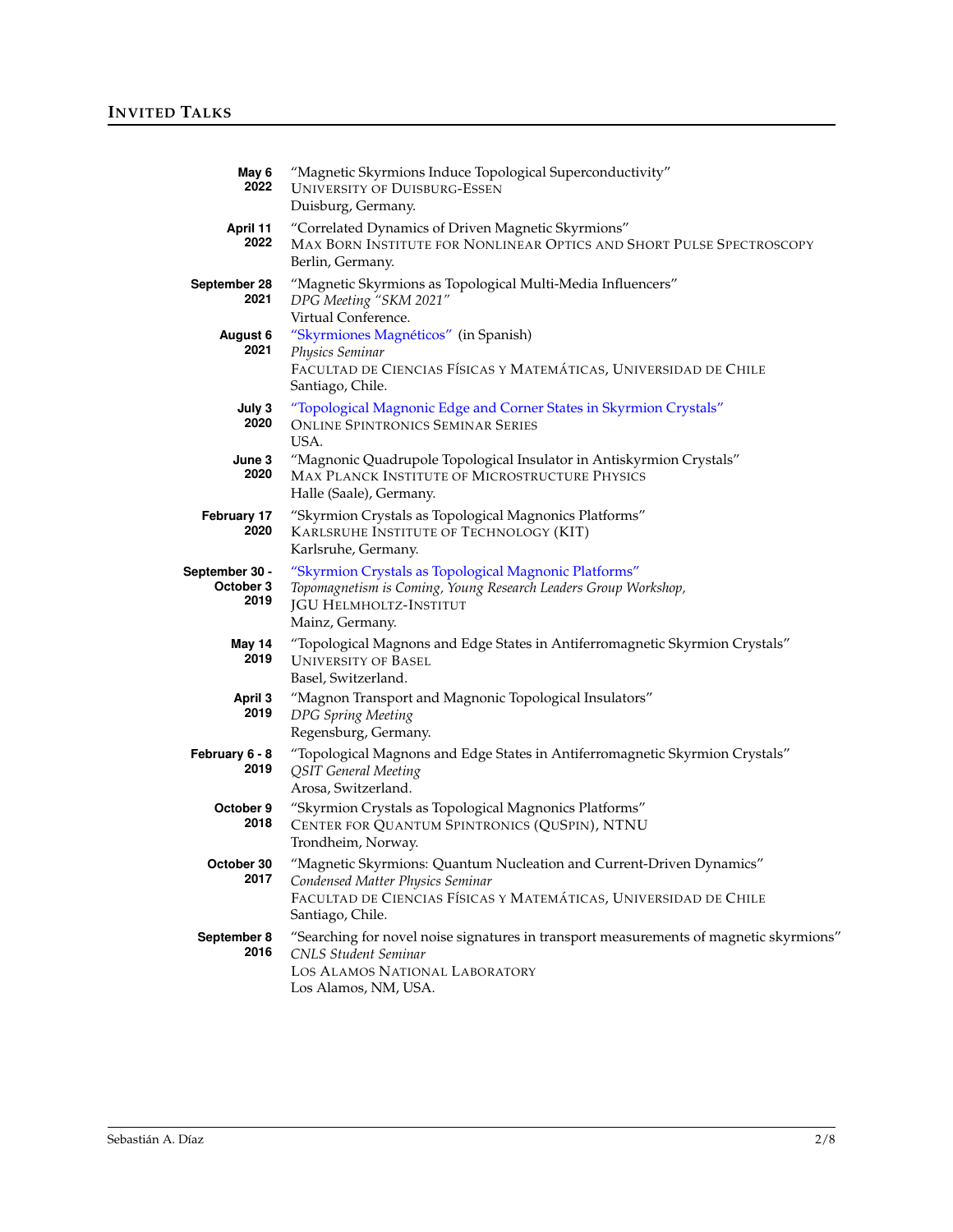| March 14 - 18<br>2022               | "Steering Majorana Braiding via Skyrmion-Vortex Pairs: A Scalable Platform"<br>2022 American Physical Society March Meeting<br>Chicago, IL, USA.                                                   |
|-------------------------------------|----------------------------------------------------------------------------------------------------------------------------------------------------------------------------------------------------|
| <b>January 10 - 14</b><br>2022      | "Laser-Controlled Real and Reciprocal Space Topology in Multiferroic Insulators"<br>15 <sup>th</sup> Joint MMM-INTERMAG Conference<br>New Orleans, LA, USA.                                        |
| January 5 - 7<br>2022               | "Steering Majorana Braiding via Skyrmion-Vortex Pairs: A Scalable Platform"<br>Non-Linear Magnetism, WE-Heraeus-Seminar<br>Bad Honnef, Germany.                                                    |
| October 13 - 15<br>2021             | "Steering Majorana Braiding via Skyrmion-Vortex Pairs"<br>SPP2137 Skyrmionics Retreat<br>Bad Honnef, Germany.                                                                                      |
| September 27 -<br>October 1<br>2021 | "Majorana Bound States Induced by Antiferromagnetic Skyrmion Textures"<br>DPG Meeting "SKM 2021"<br>Virtual Conference.                                                                            |
| September 6 - 10<br>2021            | "Majorana Bound States Induced by Antiferromagnetic Skyrmion Textures"<br>VI International Workshop Dzyaloshinskii-Moriya Interaction and Exotic Spin Structures<br>Vyborg, Russia.                |
| September 6 - 10<br>2021            | "Chiral Hinge Magnons in Second-Order Topological Magnon Insulators"<br>Trends in MAGnetism 2021<br>Cefalù, Palermo, Italy.                                                                        |
| June 28 - July 2<br>2021            | "Chiral Hinge Magnons in Second-Order Topological Magnon Insulators"<br>The European Conference Physics of Magnetism 2021<br>Poznań, Poland.                                                       |
| June 21 - 24<br>2021                | "Topological Phase Transition Controls Magnon Spin Currents"<br>Sol-SkyMag 2021<br>San Sebastian, Spain.                                                                                           |
| June 7 - 9<br>2021                  | "Majorana Bound States Induced by Antiferromagnetic Skyrmion Textures"<br>Magnetic North VII, The Canadian Magnetism Conference Series<br>Virtual Conference.                                      |
| April 26 - 30<br>2021               | "Spin Wave Radiation by a Topological Charge Dipole"<br><i>INTERMAG 2021</i><br>Virtual Conference.                                                                                                |
| April 15 - 20<br>2021               | "Majorana Bound States Induced by Antiferromagnetic Skyrmion Textures"<br>Korrelationstage 2021, Virtual Workshop<br>MAX PLANCK INSTITUTE FOR THE PHYSICS OF COMPLEX SYSTEMS,<br>Dresden, Germany. |
| March 15 - 19<br>2021               | "Chiral Hinge Magnons in Second-Order Topological Magnon Insulators"<br>2021 American Physical Society March Meeting<br>ONLINE.                                                                    |
| November 2 - 6<br>2020              | "Magnonic Quadrupole Topological Insulator in Antiskyrmion Crystals"<br>2020 Magnetism and Magnetic Materials Conference<br>Palm Beach, FL, USA.                                                   |
| March 2<br>2020                     | "Chiral Magnonic Edge States in Ferromagnetic Skyrmion Crystals Controlled by<br>Magnetic Fields"<br>Mini March Meeting - Spintronics, Magnetism, and Magnetic Materials<br>Riverside, CA, USA.    |
| September 17 - 19<br>2019           | "Topological Magnons and Edge States in Antiferromagnetic Skyrmion Crystals"<br>Skyrmionics Workshop For Young Researcher<br><b>JGU MITP,</b><br>Mainz, Germany.                                   |
|                                     |                                                                                                                                                                                                    |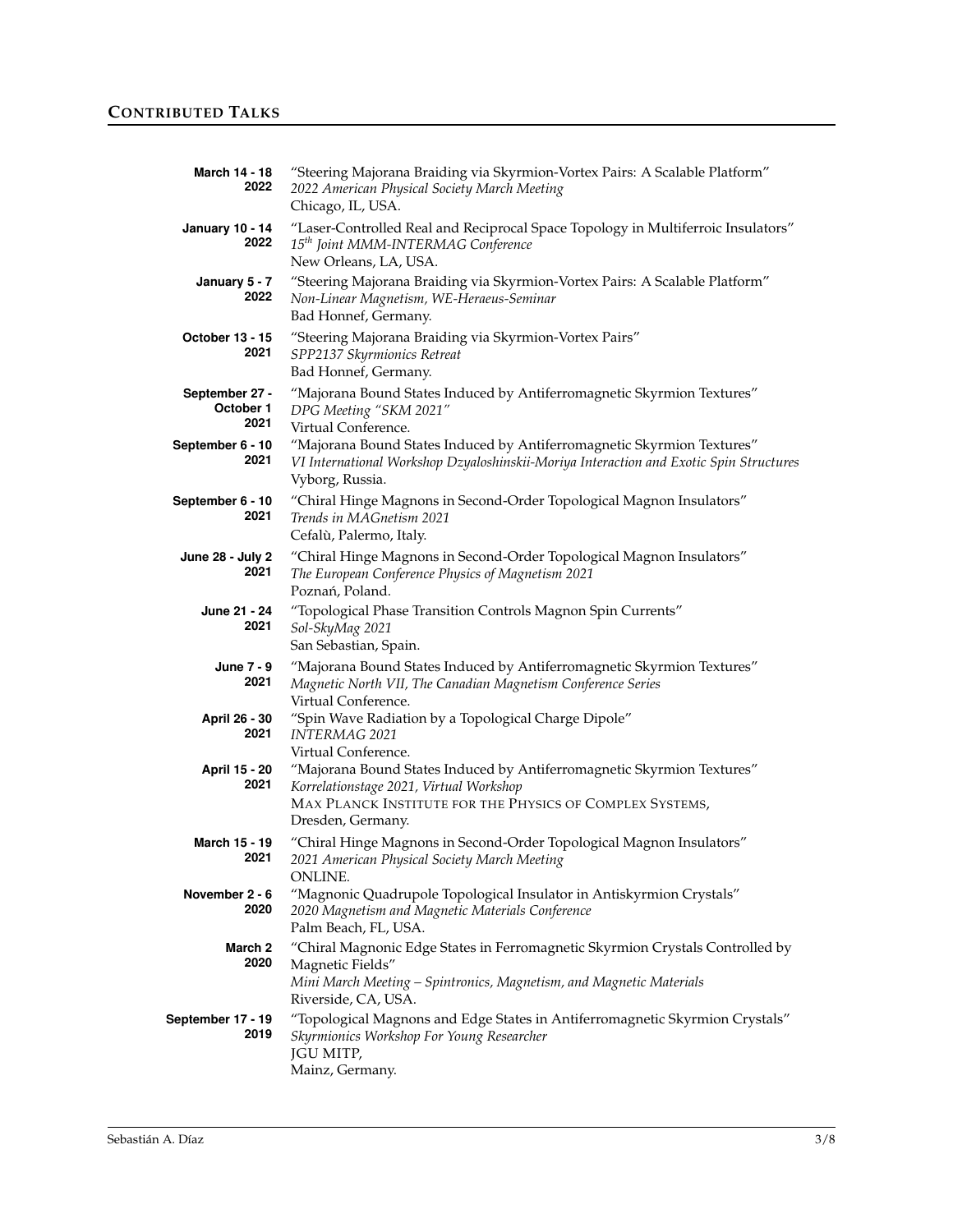| <b>August 29</b><br>2019       | "Topological Magnons and Edge States in Antiferromagnetic Skyrmion Crystals"<br>Joint Annual Meeting SPS and ÖPG 2019<br>Zürich, Switzerland.              |
|--------------------------------|------------------------------------------------------------------------------------------------------------------------------------------------------------|
| July 28 - August 1<br>2019     | "Topological Magnons and Edge States in Antiferromagnetic Skyrmion Crystals"<br>Magnonics 2019<br>Carovigno, Italy.                                        |
| June 24 - 28<br>2019           | "Topological Magnons and Edge States in Antiferromagnetic Skyrmion Crystals"<br>Sol-SkyMag 2019<br>San Sebastian, Spain.                                   |
| March 13 - 17<br>2017          | "Noise Fluctuations and Avalanche Statistics of Skyrmions with Quenched Disorder"<br>2017 American Physical Society March Meeting<br>New Orleans, LA, USA. |
| March 14 - 18<br>2016          | "Controlling skyrmion helicity via engineered Dzyaloshinskii-Moriya interactions"<br>2016 American Physical Society March Meeting<br>Baltimore, MD, USA.   |
| <b>January 11 - 15</b><br>2016 | "Skyrmion Nucleation via Localized Magnetic Fields"<br>13 <sup>th</sup> Joint MMM-Intermag Conference<br>San Diego, CA, USA.                               |

## **CONFERENCES/WORKSHOPS/SCHOOLS**

| June 28 - July 1<br>2021   | Topological Matter Conference 2021<br>Virtual Conference.                                                                                                                   |
|----------------------------|-----------------------------------------------------------------------------------------------------------------------------------------------------------------------------|
| May 3 - 5<br>2021          | 2D Materials for Spin-Orbitronics<br>An ICTP Virtual Meeting<br>Trieste, Italy.                                                                                             |
| March 31 - April 1<br>2021 | SKYMAG 2021<br>Online Workshop.                                                                                                                                             |
| February 9 - 18<br>2021    | $1st$ Joint Workshop of CRC 1242 & TRR 227<br>Exciting Dynamics: How electrons, spins, and phonons interact<br>Poster: "Spin Wave Radiation by a Topological Charge Dipole" |
| December 7 - 11<br>2020    | Joint European Magnetic Symposia<br>Lisbon, Portugal.<br>Poster: "Spin Wave Radiation by a Topological Charge Dipole"                                                       |
| November 3 - 6<br>2020     | Young Research Leaders Group Workshop<br>Spin, Charge, and Heat Transport: From Symmetries to Emergent Functionalities<br>SPICE Online Workshop.                            |
| October 19 - 22<br>2020    | Topological Superconductivity in Quantum Materials<br>SPICE Online Workshop.                                                                                                |
| February 5 - 7<br>2020     | <b>QSIT</b> General Meeting<br>Arosa, Switzerland.<br>Poster: "Skyrmion Crystals as Topological Magnonics Platforms"                                                        |
| December 1 - 5<br>2019     | Skyrmions in Magnetic Materials, British-German WE-Heraeus-Seminar<br>Bad Honnef, Germany.<br>Poster: "Skyrmion Crystals as Topological Magnonics Platforms"                |
| October 4 - 5<br>2018      | Quantum Spintronics 2018<br>Trondheim, Norway.                                                                                                                              |
| September 3 - 7<br>2018    | Joint European Magnetic Symposia<br>Mainz, Germany.<br>Poster: "Magnetic Skyrmion Avalanches"                                                                               |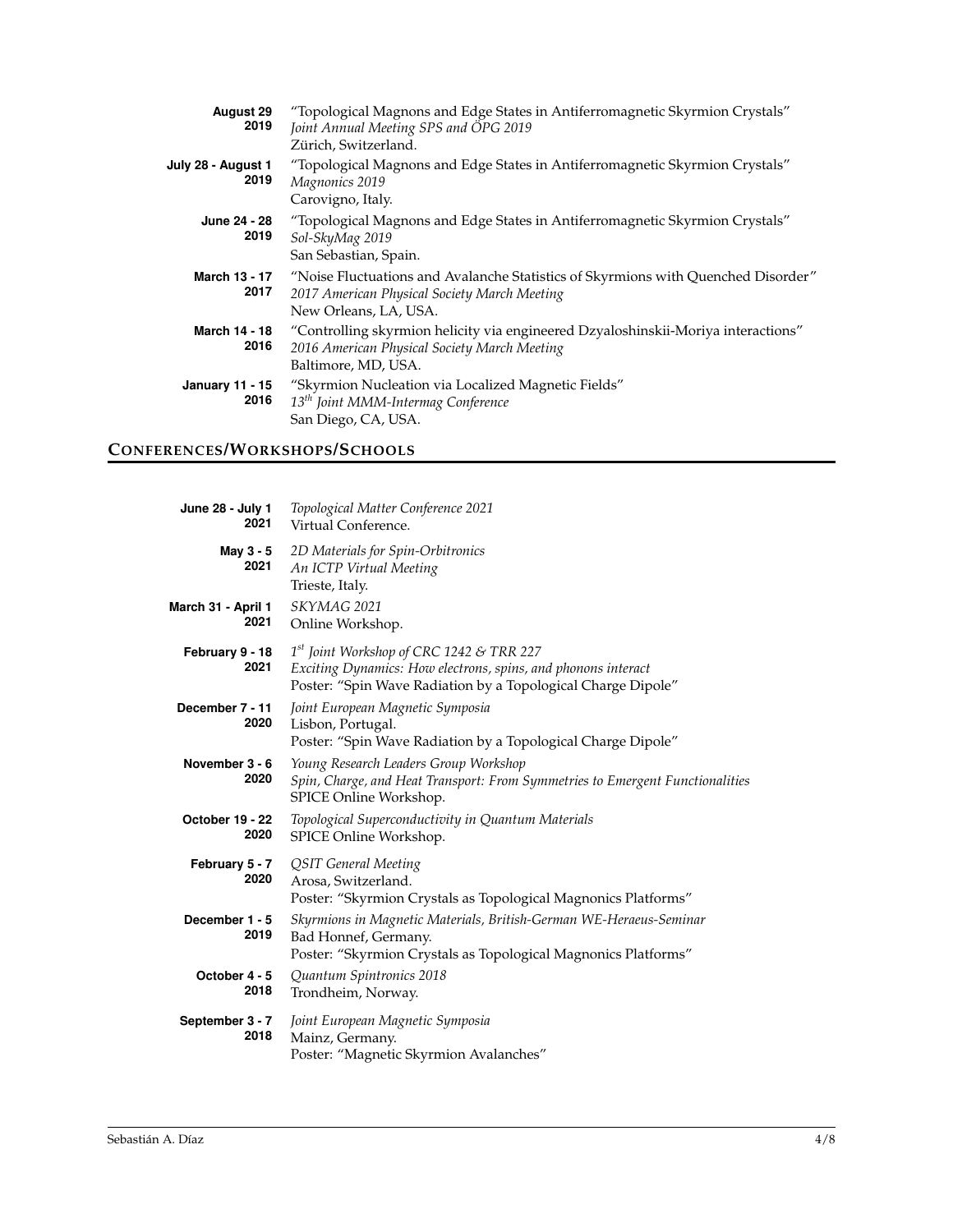| November 4 - 8<br>2013       | 58 <sup>th</sup> Annual Conference on Magnetism and Magnetic Materials<br>Denver, CO, USA.                                                                                                                   |
|------------------------------|--------------------------------------------------------------------------------------------------------------------------------------------------------------------------------------------------------------|
| <b>March 18 - 22</b><br>2013 | 2013 American Physical Society March Meeting<br>Baltimore, MD, USA.                                                                                                                                          |
| July 6 - 24<br>2009          | Summer College on Non-equilibrium Physics from Classical<br>to Quantum Low Dimensional Systems<br>THE ABDUS SALAM INTERNATIONAL CENTRE FOR THEORETICAL PHYSICS,<br>Trieste, Italy.                           |
| January 6 - 9<br>2009        | II Escuela de Nanoestructuras (Summer School on Nanostructures)<br>UNIVERSIDAD TÉCNICA FEDERICO SANTA MARÍA,<br>Valparaíso, Chile.                                                                           |
| January 4 - 6<br>2009        | Workshop on Decoherence, Correlations and Spin Effects in Nanostructured<br>Materials (MWN/CIAM),<br>Viña del Mar, Chile.<br>Poster: "Slave boson method applied to a two sites chain coupled to reservoirs" |
| December 9 - 12<br>2008      | At the Frontiers of Condensed Matter IV (Current Trends and Novel Materials)<br>Buenos Aires, Argentina.<br>Poster: "Shot noise and charge fluctuations in a double quantum dot chain"                       |
| November 12 - 14<br>2008     | XVI Simposio Chileno de Física<br>Valparaíso, Chile.<br>Poster: "Shot noise and charge fluctuations in a double quantum dot chain"                                                                           |

## **RECOGNITION & AWARDS**

| 2010 - 2013<br><b>International Fulbright</b><br>Science and<br><b>Technology Award</b> | Ph.D. scholarship awarded to a single applicant per country<br>THE BUREAU OF EDUCATIONAL AND CULTURAL AFFAIRS<br>OF THE U.S. DEPARTMENT OF STATE |
|-----------------------------------------------------------------------------------------|--------------------------------------------------------------------------------------------------------------------------------------------------|
| 2009 - 2010<br><b>Master's Degree</b><br>Fellowship                                     | Awarded to the top 3 applicants at the national level<br>CONICYT (Chilean Science and Technology National Research Committee)                    |
| 2004 - 2007<br><b>Outstanding Student</b><br>Recognition                                | Awarded to students with grades in the top 6%<br>Facultad de Ciencias Físicas y Matemáticas, UNIVERSIDAD DE CHILE                                |
| 2004 - 2009<br><b>Academic Excellence</b><br>Scholarship                                | Second highest score in the 2003 national university admission process<br>Full college tuition coverage<br>EL MERCURIO S.A.P.                    |

# **RESEARCH EXPERIENCE & EDUCATION**

| <b>Postdoctoral Associate</b> | UNIVERSITY OF DUISBURG-ESSEN, 2021 - present<br>Group of Prof. Dr. Karin Everschor-Sitte                                              |
|-------------------------------|---------------------------------------------------------------------------------------------------------------------------------------|
| <b>Postdoctoral Associate</b> | JOHANNES GUTENBERG UNIVERSITY MAINZ, 2020 - 2021<br>Group of Prof. Dr. Karin Everschor-Sitte                                          |
| <b>Postdoctoral Associate</b> | UNIVERSITY OF BASEL, 2017 - 2020<br>Group of Prof. Dr. Daniel Loss                                                                    |
| Ph.D., Physics                | UNIVERSITY OF CALIFORNIA, SAN DIEGO, 2017<br>Supervisor: Prof. Daniel Arovas<br>Dissertation: "Toward Magnetic Skyrmion Manipulation" |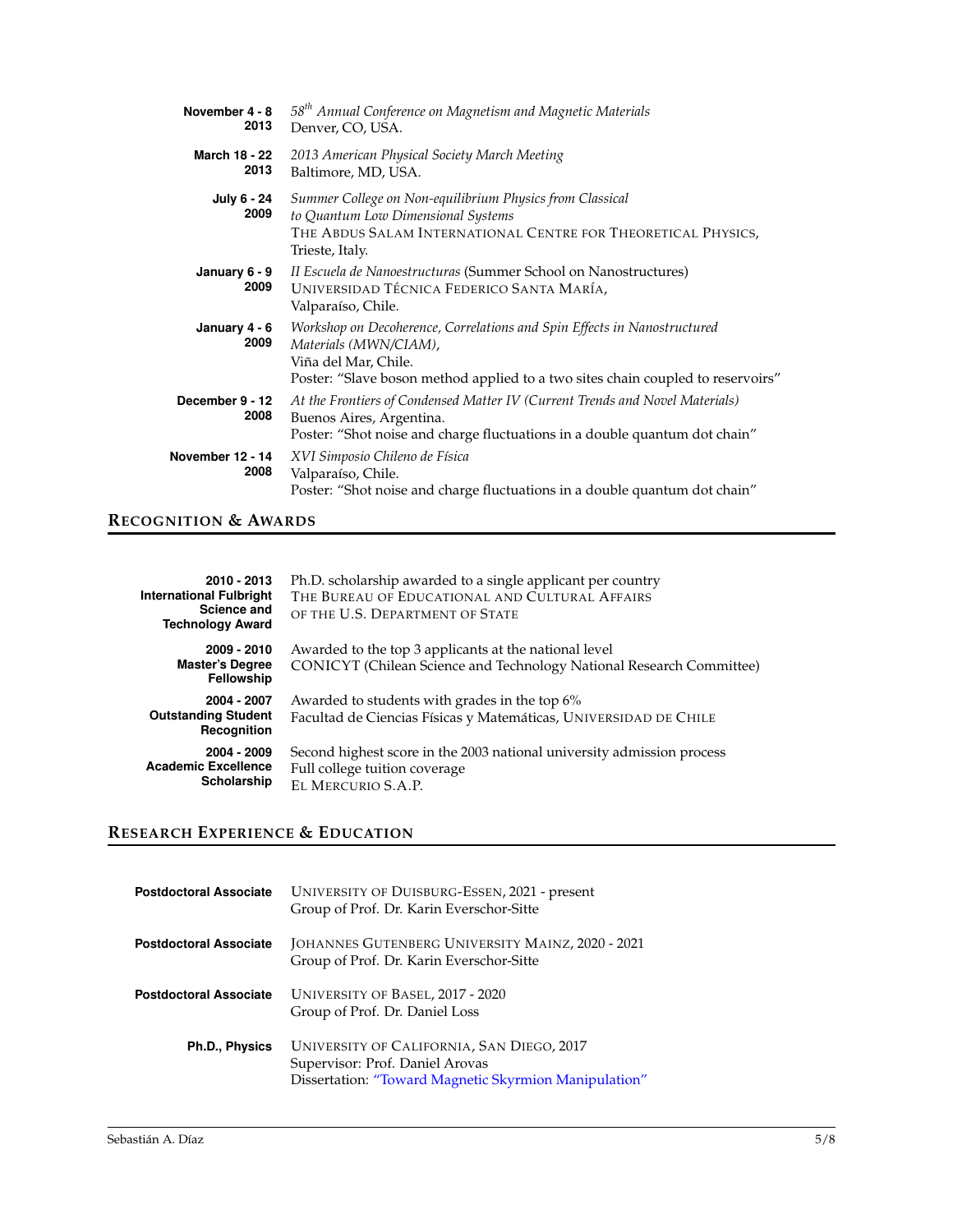| <b>Graduate Student</b><br>Internship | LOS ALAMOS NATIONAL LABORATORY, June - December 2016<br>Mentors: Dr. Cynthia J. O. Reichhardt, Dr. Charles Reichhardt, and Dr. Avadh Saxena |
|---------------------------------------|---------------------------------------------------------------------------------------------------------------------------------------------|
| M.S., Physics                         | UNIVERSIDAD DE CHILE, 2010<br>Supervisor: Prof. Álvaro Núñez<br>Thesis: "Controlling spin interactions with electric currents"              |
|                                       | <b>B.S., Physics</b> UNIVERSIDAD DE CHILE, 2008                                                                                             |

## **TECHNIQUES & SKILLS**

| <b>Theoretical</b>          | Bogoliubov-de Gennes Formalism             |
|-----------------------------|--------------------------------------------|
|                             | Floquet-Magnus Expansion                   |
|                             | (Nested) Wilson Loops                      |
|                             | Holstein-Primakoff Method                  |
|                             | <b>Collective Coordinates</b>              |
|                             | Stochastic Ordinary Differential Equations |
|                             | Instantons                                 |
|                             | Keldysh Formalism                          |
|                             | Path Integrals                             |
|                             | Spin Coherent States                       |
|                             |                                            |
| <b>Computer Simulations</b> | Atomistic Spin Simulations                 |
|                             | Monte Carlo Methods                        |
|                             | Molecular Dynamics                         |
|                             | Stochastic Ordinary Differential Equations |
|                             |                                            |
|                             |                                            |
| Programing and              | C                                          |
| Software                    | $C_{++}$                                   |
|                             | Mathematica                                |
|                             | ĿТғХ                                       |
|                             | Adobe Illustrator                          |

## **TEACHING EXPERIENCE**

*Teaching assistant* of summer schools, undergraduate, and graduate physics courses (10-100 students per course). *Instructor of record* of undergraduate physics labs leading a team of head TA's and managing ∼ 1100 students in total.

| 2021 - 2022 | TEACHING ASSISTANT,<br>Undergraduate Physics Courses,<br>Faculty of Physics, University of Duisburg-Essen                        |
|-------------|----------------------------------------------------------------------------------------------------------------------------------|
| 2018 - 2020 | TEACHING ASSISTANT,<br>Undergraduate and Graduate Physics Courses,<br>Department of Physics, University of Basel                 |
| 2013 - 2017 | TEACHING ASSISTANT,<br>Undergraduate and Graduate Physics Courses,<br>Department of Physics, University of California, San Diego |
| Spring 2016 | <b>INSTRUCTOR OF RECORD,</b><br>Physics 1 Series Labs,<br>Department of Physics, University of California, San Diego             |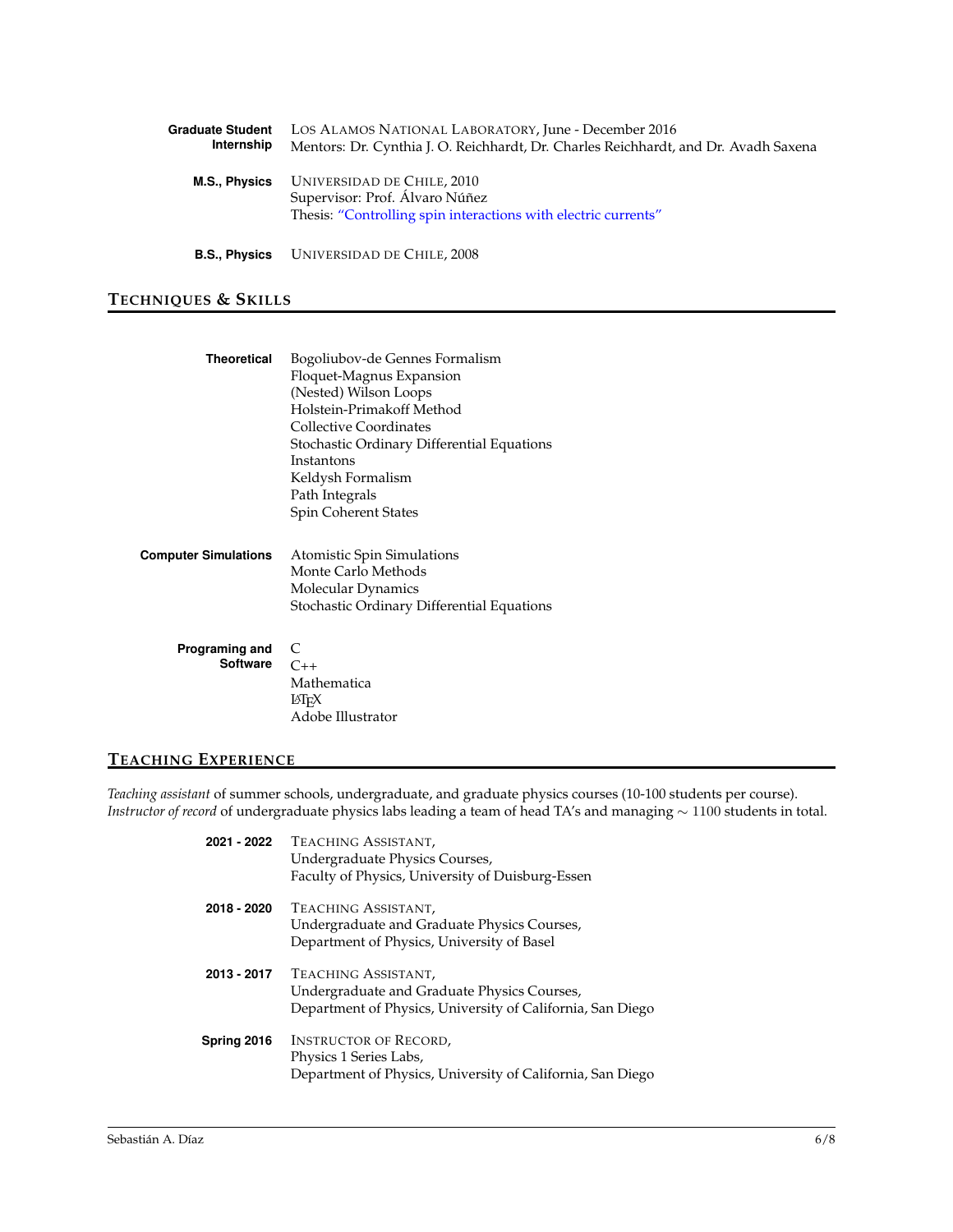| 2006 - 2008        | TEACHING ASSISTANT,                                                           |
|--------------------|-------------------------------------------------------------------------------|
|                    | Undergraduate Physics Courses,                                                |
|                    | Facultad de Ciencias Físicas y Matemáticas, Universidad de Chile              |
| Summer 2006 & 2007 | TEACHING ASSISTANT,                                                           |
|                    | Física I, Escuela de Verano (Physics Summer Course for high school students), |
|                    | Facultad de Ciencias Físicas y Matemáticas, Universidad de Chile              |

### **CO-SUPERVISION EXPERIENCE**

- Ross Knapman, Ph.D. student, JOHANNES GUTENBERG UNIVERSITY MAINZ, 2021 present
- Jonas Nothhelfer, Ph.D. student, JOHANNES GUTENBERG UNIVERSITY MAINZ, 2021 present
- Lucas Görzen, Master's student, JOHANNES GUTENBERG UNIVERSITY MAINZ, 2021 present
- Stephan Kessler, Master's student, JOHANNES GUTENBERG UNIVERSITY MAINZ, 2021 2022 Master's Thesis: *Numerical simulation of quantum operations with Majorana bound states*
- Tomoki Hirosawa, Ph.D. student, UNIVERSITY OF TOKYO, 2019 2021
- Rhea Hoyer, Master's student, UNIVERSITY OF BASEL, 2020 Master's Project: *Two-magnon bound states in one-dimensional magnets with Dzyaloshinskii-Moriya interaction*

### **SCIENTIFIC COMMUNITY SERVICE**

| <b>Journal Reviewer</b> Science, Nature Reviews, Nature Communications, Physical Review B |
|-------------------------------------------------------------------------------------------|
| Conference Chair INTERMAG 2021, DPG Meeting "SKM 2021", SPP2137 Skyrmionics Retreat 2021  |

#### **OUTREACH**

|      | <b>December 14 - 20</b> "COACH-A-TEACHER" PROGRAM                              |
|------|--------------------------------------------------------------------------------|
| 2013 | Workshops, lectures, and demonstrations for high school teachers and students. |
|      | Santiago, Chile.                                                               |

### **PROFESSIONAL SOCIETIES**

• **American Physical Society (member)**